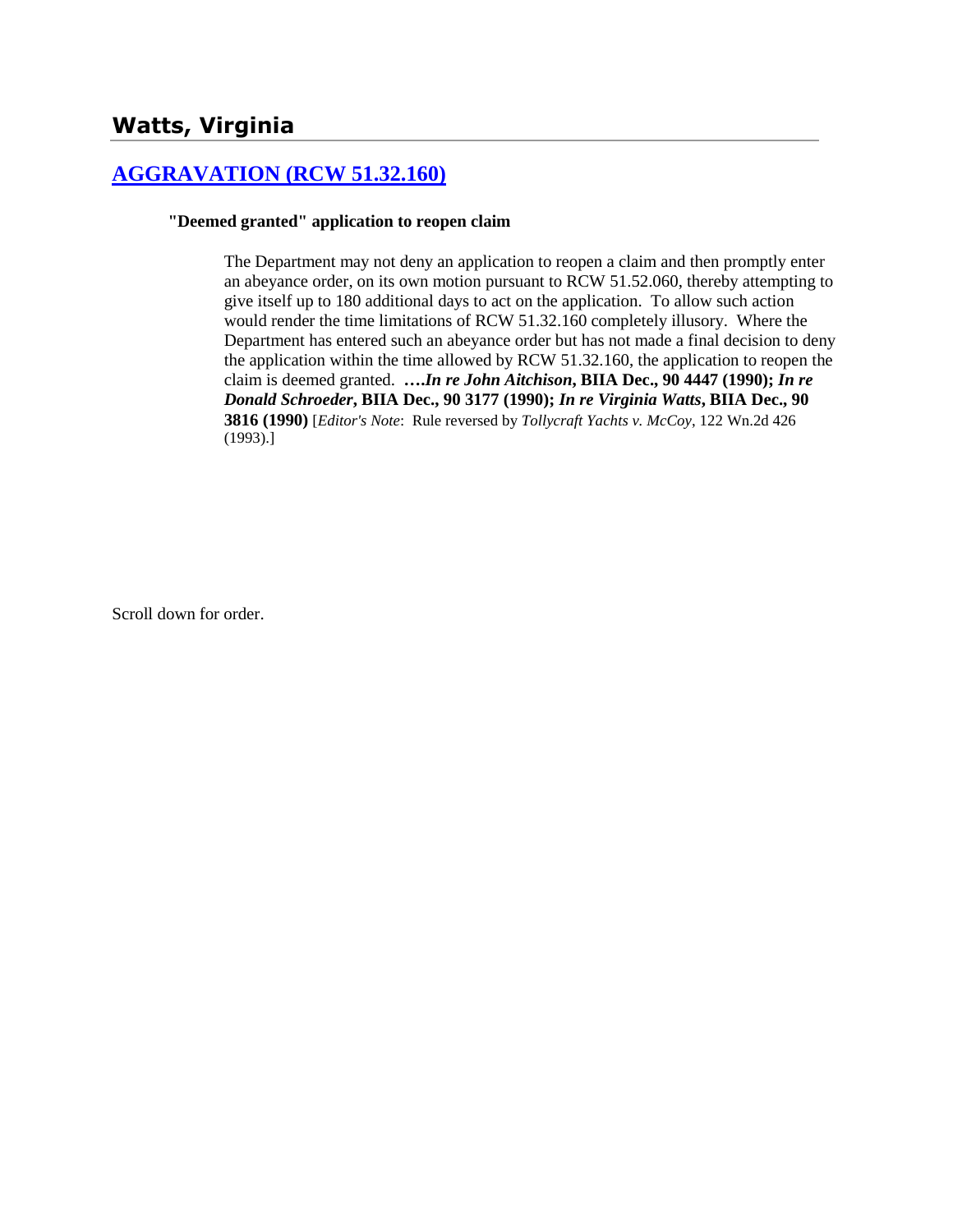### **BEFORE THE BOARD OF INDUSTRIAL INSURANCE APPEALS STATE OF WASHINGTON**

**)**

### **IN RE: VIRGINIA WATTS ) DOCKET NO. 90 3816**

### **CLAIM NO. G-372836 ) ORDER GRANTING RELIEF ON THE RECORD**

An appeal was filed by the claimant, on July 26, 1990 from an order of the Department of Labor and Industries dated May 22, 1990. The order affirmed an order dated November 6, 1989 which denied an application to reopen the claim filed on June 15, 1989 for the reason that the conditions caused by the injury had not worsened since claim closure.

From a review of the Department record in this matter it appears that this claim was first closed by an order dated September 20, 1976 with an award for unspecified disabilities of 23% as compared to total bodily impairment. Although an appeal therefrom was taken to the Board (Docket No. 49,003) that appeal was subsequently dismissed at the request of the claimant by a Board order dated April 5, 1977. Thus, the order of September 20, 1976 did not become final until April 5, 1977.

In 1982 the claim was reopened following application by the claimant and closed without additional disability award. Following a further appeal to the Board (Docket No. 66,153) the claim was again closed pursuant to an Order on Agreement of Parties dated April 13, 1984, with the payment of additional time loss compensation but with no additional award for permanent partial disability.

A further application to reopen the claim was filed on April 28, 1986. By an order dated June 4, 1986 the Department denied the application to reopen the claim. On August 13, 1986 the Department received a protest of the order of June 4, 1986 from the claimant's attorney. The letter of protest was dated, and presumably mailed, on August 12, 1986. The Department responded to this protest by a letter dated September 10, 1986 explaining that it considered the protest untimely. The letter suggested that the attorney appeal to the Board or present evidence that the protest was timely filed. It does not appear that the claimant's attorney contested the Department's decision that the protest was untimely. We therefore conclude that the order of June 4, 1986 had been received by the attorney in due course but yet not timely protested within the time allowed by RCW 51.52.050.

On June 15, 1989 the Department received yet another application to reopen the claim. By an order dated September 8, 1989 it extended, to November 13, 1989, the time within which it could act on the application. On November 6, 1989 the disability adjudicator issued an order denying the application to reopen the claim. The following day the disability adjudicator entered a further order holding the order of November 6, 1989 in abeyance. The reason for this sequence of orders was explained in a letter dated November 7, 1989. The time limit for acting on the application to reopen